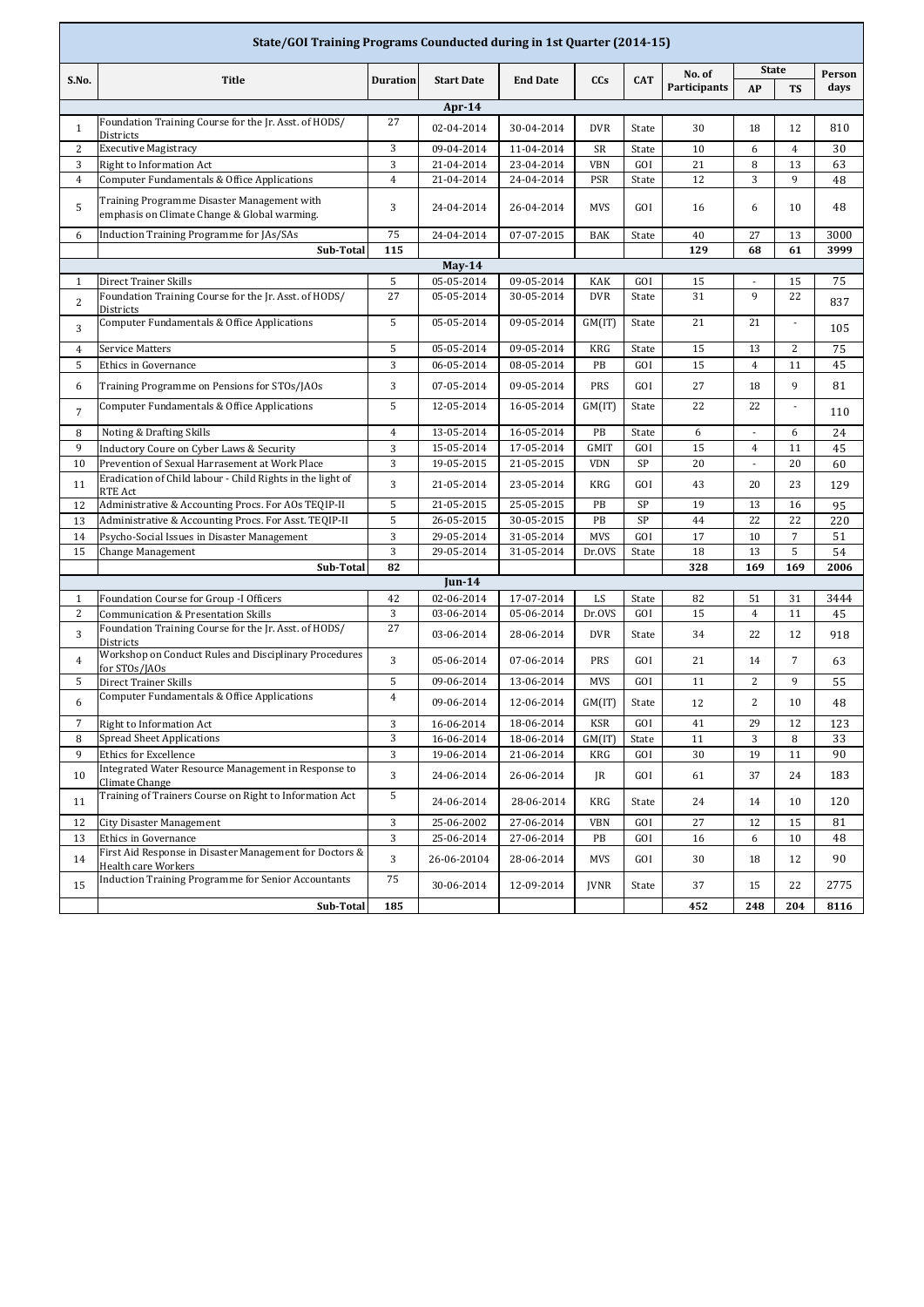| State/GOI Training Programs Counducted during in 2nd Quarter (2014-15) |                                                                                            |                 |                   |                 |            |            |              |                |                          |        |  |
|------------------------------------------------------------------------|--------------------------------------------------------------------------------------------|-----------------|-------------------|-----------------|------------|------------|--------------|----------------|--------------------------|--------|--|
|                                                                        |                                                                                            |                 | <b>Start Date</b> |                 |            | <b>CAT</b> | No. of       | <b>State</b>   |                          | Person |  |
| S.No.                                                                  | <b>Title</b>                                                                               | <b>Duration</b> |                   | <b>End Date</b> | <b>CCs</b> |            | Participants | AP             | <b>TS</b>                | days   |  |
|                                                                        | $Jul-14$                                                                                   |                 |                   |                 |            |            |              |                |                          |        |  |
| $\mathbf{1}$                                                           | <b>Basic Course on Service Matters</b>                                                     | 5               | 01-07-2014        | 05-07-2014      | PB         | GOI        | 29           | 9              | 20                       | 145    |  |
| $\overline{c}$                                                         | <b>Spread Sheet Applications</b>                                                           | 3               | 01-07-2014        | 03-07-2014      | PSR        | State      | 11           | 3              | 8                        | 33     |  |
| 3                                                                      | Foundation Training Course for the Jr. Asst. of<br>HODS/Districts                          | 27              | 02-07-2014        | 30-07-2014      | <b>DVR</b> | State      | 32           | 20             | 12                       | 864    |  |
| $\overline{4}$                                                         | Training Programme on Pensions                                                             | 3               | 03-07-2014        | 05-07-2014      | <b>KBS</b> | GOI        | 41           | 17             | 24                       | 123    |  |
| 5                                                                      | Right to Information Act                                                                   | 3               | 03-07-2014        | 05-07-2014      | <b>KRG</b> | GOI        | 22           | ٠              | 22                       | 66     |  |
| 6                                                                      | Computer Fundamentals & Office Applications                                                | $\overline{4}$  | 07-07-2014        | 10-07-2014      | PSR        | State      | 12           | $\mathbf{1}$   | 11                       | 48     |  |
| $\overline{7}$                                                         | Climate Literacy in School Education                                                       | 3               | 08.07.2014        | 10.07.2014      | <b>VBN</b> | State      | 34           | 17             | 17                       | 102    |  |
| 8                                                                      | Design of Training                                                                         | 5               | 14-07-2014        | 18-07-2014      | KAK        | GOI        | 12           | ÷.             | 12                       | 60     |  |
| 9                                                                      | Disciplinary & Vigilance Procedures                                                        | 3               | 14-07-2014        | 16-07-2014      | <b>VDN</b> | GOI        | 25           | 16             | 9                        | 75     |  |
| 10                                                                     | Computer Fundamentals & Office Applications                                                | $\overline{4}$  | 14-07-2014        | 17-07-2014      | <b>PSR</b> | State      | 12           | 3              | 9                        | 48     |  |
|                                                                        |                                                                                            |                 |                   |                 |            |            |              |                |                          |        |  |
| 11                                                                     | Training programme for Recently Promoted<br>DAOs/AOs                                       | 6               | 14-07-2014        | 19-07-2014      | <b>KBS</b> | State      | 19           | 6              | 13                       | 114    |  |
| 12                                                                     | ToT on RTI Act                                                                             | 5               | 14-07-2014        | 18-07-2014      | <b>KSR</b> | State      | 12           | $\blacksquare$ | 12                       | 60     |  |
| 13                                                                     | <b>Database Applications</b>                                                               | 3               | 21-07-2014        | 23-07-2014      | PSR        | State      | 14           | $\mathbf{1}$   | 13                       | 42     |  |
| 14                                                                     | Financial Administration India                                                             | 6               | 21-07-2014        | 26-07-2014      | Dr.KS      | State      | 27           | 3              | 24                       | 162    |  |
| 15                                                                     | Finance Accounts and audit in ULBs                                                         | 3               | 21-07-2014        | 23-07-2014      | KBS        | GOI        | 30           | $\mathbf{0}$   | 30                       | 90     |  |
| 16                                                                     | ToT on RTI Act                                                                             | 5               | 22-07-2014        | 26-07-2014      | KAK        | GOI        | 47           | 40             | 7                        | 235    |  |
| 17                                                                     | Sustainable Livelihoods & Skill Development for<br>the Urban Poor                          | 3               | 22-07-2014        | 24-07-2014      | <b>VDN</b> | GOI        | 29           |                | 29                       | 87     |  |
| 18                                                                     | Public Policy Guidellines for Natural Resource                                             | 3               | 22-07-2014        | 24-07-2014      | <b>VBN</b> | GOI        |              | 20             | 11                       |        |  |
|                                                                        | Conservation                                                                               |                 |                   |                 |            |            | 31           |                |                          | 93     |  |
| 19                                                                     | Orientation Training for IAS (P) of 2013 batch                                             | 36              | 27-07-2014        | 06-09-2014      | Dr.KT      | State      | 10           | $\overline{7}$ | 3                        | 360    |  |
|                                                                        | Sub-Total                                                                                  | 130             | <b>Aug-14</b>     |                 |            |            | 449          | 163            | 286                      | 2807   |  |
|                                                                        | Management Deveopment Programme (General                                                   |                 |                   |                 |            |            |              |                |                          |        |  |
| $\mathbf{1}$                                                           | Mgt.)                                                                                      | 6               | 04-08-2014        | 09-08-2014      | Dr.KS      | State      | 22           | $\overline{4}$ | 18                       | 132    |  |
| $\overline{2}$                                                         | Training Programme on Pensions for STOs/ JAOs                                              | 3               | 05-08-2015        | 07-08-2015      | <b>PRS</b> | GOI        | 27           | 18             | 9                        | 81     |  |
| 3                                                                      | Foundation Training Course for the Jr. Asst. of<br>HODS/Districts                          | 27              | 05-08-2014        | 30-08-2014      | <b>DVR</b> | State      | 28           | 24             | 4                        | 756    |  |
| $\overline{4}$                                                         | <b>Ethics in Governance</b>                                                                | 3               | 06-08-2014        | 08-08-2014      | PB         | <b>GOI</b> | 18           | 6              | 12                       | 54     |  |
| 5                                                                      | <b>Executive Magistracy</b>                                                                | 3               | 12-08-2014        | 14-08-2014      | SRS        | State      | 10           | 6              | $\overline{4}$           | 30     |  |
| 6                                                                      | <b>Fundamentals of Project Management</b>                                                  | 3               | 12-08-2014        | 14-08-2014      | PSR        | GOI        | 20           | 3              | 17                       | 60     |  |
| $\overline{7}$                                                         | Training Programme on Gender Sensitisation                                                 | 3               | 19-08-2014        | 21-08-2014      | <b>VDN</b> | GOI        | 24           | 24             | $\overline{\phantom{a}}$ | 72     |  |
| 8                                                                      | <b>Spread Sheet Applications</b><br>Workshop on Conduct Rules and Disciplinary             | 3               | 20-08-2014        | 22-08-2014      | <b>PSR</b> | State      | 13           | $\mathbf{1}$   | 12                       | 39     |  |
| 9                                                                      | Procedures for STOs/JAOs                                                                   | 3               | 21-08-2015        | 23-08-2015      | <b>PRS</b> | GOI        | 21           | 14             | $\overline{7}$           | 63     |  |
| 10                                                                     | Training Programme on Pensions for STOs/ JAOs                                              | 3               | 21-08-2014        | 23-08-2014      | <b>PRS</b> | State      | 22           | 22             | $\overline{\phantom{a}}$ | 66     |  |
| 11                                                                     | YUVA - Awareness on Adolescent Issues for                                                  | 3               | 25-08-2014        | 27-08-2014      | VDN        | GOI        | $30\,$       |                | 30                       | 90     |  |
| 12                                                                     | <b>Urban Community Health Workers</b><br>Climate Literacy in School Education              | 3               | 25-08-2014        | 27-08-2014      | <b>VBN</b> | State      | 34           | 17             | 17                       | 102    |  |
|                                                                        | Promotion Zone Training Programme for AAOs                                                 |                 |                   |                 |            |            |              |                |                          |        |  |
| 13                                                                     | of State Audit Department                                                                  | 8               | 25-08-2014        | 04-09-2014      | <b>KSR</b> | State      | 28           | 13             | 15                       | 224    |  |
| 14                                                                     | Gender Issues                                                                              | 3               | 26-08-2014        | 28-08-2014      | <b>VDN</b> | GOI        | 31           |                | 31                       | 93     |  |
| 15                                                                     | Enhancing Access of the poor to the Land -<br><b>Implementation of KRC Recommendations</b> | 3               | 26-08-2014        | 28-08-2014      | SR         | State      | 22           | 20             | $\overline{c}$           | 66     |  |
|                                                                        | Sub-Total                                                                                  | 77              |                   |                 |            |            | 350          | 172            | 178                      | 1928   |  |
|                                                                        |                                                                                            |                 | $Sep-14$          |                 |            |            |              |                |                          |        |  |
| $\mathbf{1}$                                                           | <b>Gender Sensitization</b>                                                                | 3               | $02-09-2014$      | 04-09-2015      | <b>VDN</b> | GOI        | 24           | 10             | 14                       | 72     |  |
| $\overline{c}$                                                         | Revenue Administration                                                                     | 3               | 03-09-2014        | 05-09-2014      | <b>SR</b>  | State      | 15           | 7              | 8                        | 45     |  |
| 3                                                                      | Foundation Training Course for the Junior<br>Assistants of HODS/ Districts                 | 27              | 03-09-2014        | 30-09-2014      | <b>DVR</b> | State      | 34           | 21             | 13                       | 918    |  |
| $\overline{4}$                                                         | ToT on RTI Act                                                                             | 5               | 08-09-2014        | 12-09-2014      | KAK        | GOI        | 19           | 15             | $\overline{4}$           | 95     |  |
| 5                                                                      | Direct Trainer Skills                                                                      | 5               | 08-09-2014        | 12-09-2014      | KSR        | GOI        | 13           | 5              | 8                        | 65     |  |
| 6                                                                      | Community Based Rehabilitation for Differently<br>Abled persons in Urban Areas             | 3               | 08-09-2014        | 10-09-2014      | <b>VDN</b> | GOI        | 19           | 19             | ÷.                       | 57     |  |
| $\overline{7}$                                                         | Court Proceedures defending Govt. Intrest                                                  | 3               | 08-09-2014        | 10-09-2014      | SRS        | State      | 25           | 13             | 12                       | 75     |  |
| 8                                                                      | Sustainable Agriculture for Food Security and                                              | 3               | 09-09-2014        | 11-09-2014      | JR         | GOI        | 36           | 30             | 6                        | 108    |  |
|                                                                        | Livelihoods<br>Labour Laws with Spl. Reference to Buildings &                              |                 |                   |                 |            |            |              |                |                          |        |  |
| 9                                                                      | other construction workers Act, 1996 - Rights of<br>Cons                                   | 3               | 10-09-2014        | 12-09-2014      | KRG        | GOI        | 29           | 15             | 14                       | 87     |  |
| 10                                                                     | Sustainability Challenges in SWM                                                           | 3               | 10-09-2014        | 12-09-2014      | <b>VDN</b> | SP         | 36           |                |                          | 108    |  |
| 11                                                                     | Training Programme on Audit Cheques of GP,<br>MP,AMC, ZGS                                  | 5               | 15-09-2014        | 20-09-2014      | KSR        | State      | 24           | 12             | 12                       | 120    |  |
| 12                                                                     | ToT on Pre-retirement Counselling                                                          | 5               | 15-09-2014        | 19-09-2014      | <b>KAK</b> | State      | 11           | ÷              | 11                       | 55     |  |
| 13                                                                     | Induction Training Programme for Junior                                                    | 75              | 15-09-2014        | 29-11-2014      | <b>PRS</b> | State      | 35           | 18             | 17                       | 2625   |  |
| 14                                                                     | Accountants<br>Court procedures - Defending Govt. interest in                              | 3               | 25-09-2014        | 27-09-2014      | SR         | State      | 25           | 13             | 12                       | 75     |  |
|                                                                        | Court cases<br>Sub-Total                                                                   | 146             |                   |                 |            |            | 345          | 178            | 131                      | 4505   |  |
|                                                                        |                                                                                            |                 |                   |                 |            |            |              |                |                          |        |  |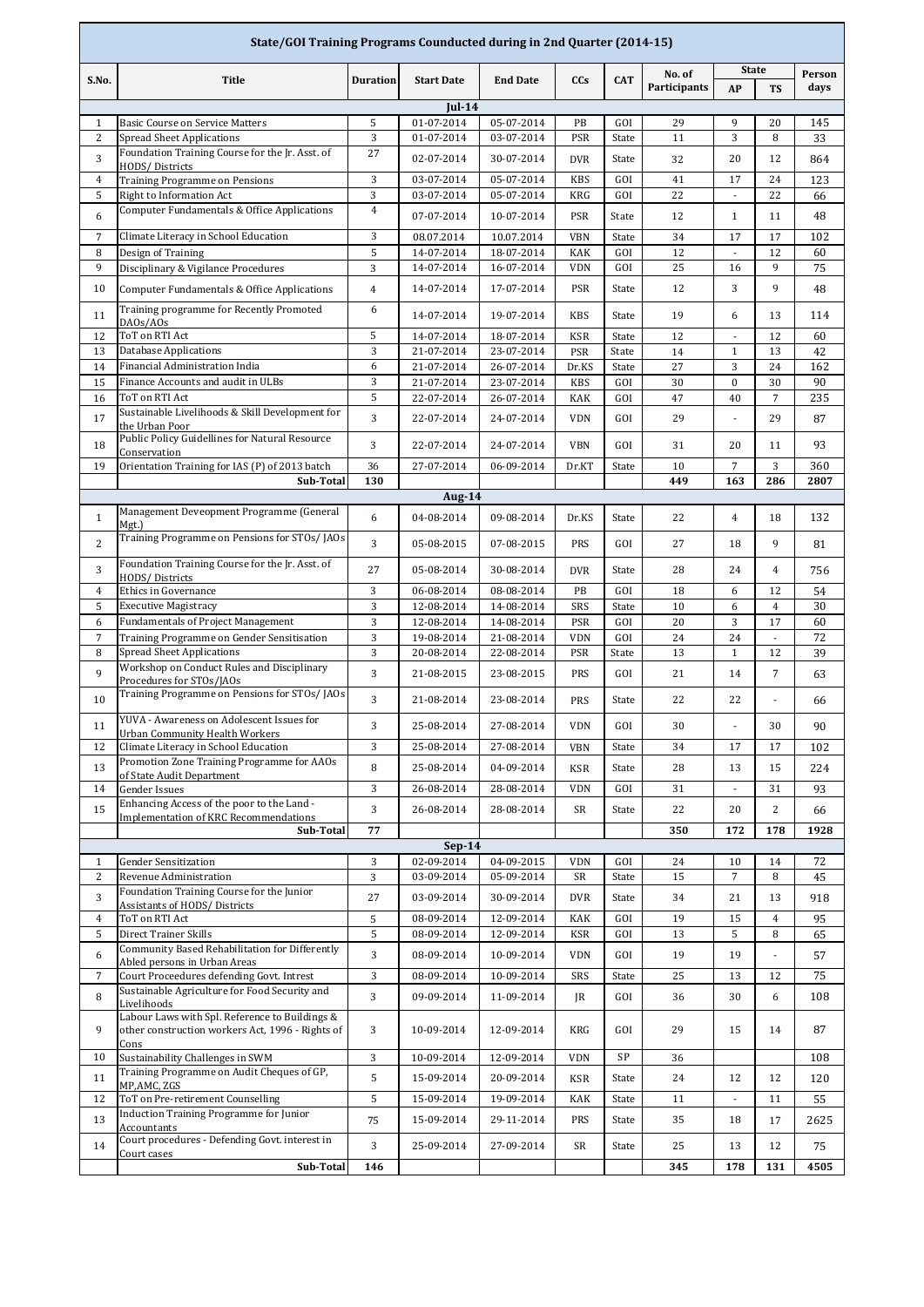| State/GOI Training Programs Counducted during in 3rd Quarter (2014-15) |                                                                                                          |                 |                             |                          |                      |              |              |                                |                          |            |
|------------------------------------------------------------------------|----------------------------------------------------------------------------------------------------------|-----------------|-----------------------------|--------------------------|----------------------|--------------|--------------|--------------------------------|--------------------------|------------|
| S.No.                                                                  | <b>Title</b>                                                                                             | <b>Duration</b> | <b>Start Date</b>           | <b>End Date</b>          | CCs                  | <b>CAT</b>   | No. of       | <b>State</b>                   |                          | Person     |
|                                                                        |                                                                                                          |                 |                             |                          |                      |              | Participants | AP                             | <b>TS</b>                | days       |
|                                                                        |                                                                                                          |                 | <b>Oct-14</b>               |                          |                      |              |              |                                |                          |            |
| $\mathbf{1}$<br>2                                                      | FC for AVMIS of Transport Department<br>Training Programme on Pensions for JAs/SAs                       | 21<br>3         | 06-10-2014<br>07-10-2014    | 25-10-2014<br>09-10-2014 | PB<br><b>VLNG</b>    | State<br>GOI | 52<br>27     | 27<br>18                       | 25<br>12                 | 1092<br>81 |
| 3                                                                      | <b>Ethics in Goverance</b>                                                                               | 3               | 07-10-2014                  | 09-10-2014               | PB                   | GOI          | 24           | 12                             | 12                       | 72         |
| $\overline{4}$                                                         | Training Programme on Audit Matters of                                                                   | 3               | 07-10-2014                  | 09-10-2014               | <b>KBS</b>           | State        | 27           | 15                             | 12                       | 81         |
|                                                                        | Universities<br>Workshop on Noting & Drafting Skills for                                                 |                 |                             |                          |                      |              |              |                                |                          |            |
| 5                                                                      | A.s/S.A.s                                                                                                | 3               | 13-10-2014                  | 15-10-2014               | VLNG                 | GOI          | 26           | 9                              | 17                       | 78         |
| 6                                                                      | Workshop on "Best Practices & Success Stories<br>on RTI"                                                 | $\overline{c}$  | 13-10-2014                  | 14-10-2014               | KSR/KRG              | State        | 74           | 27                             | 47                       | 148        |
| 7                                                                      | Revenue Administration                                                                                   | 5               | 14-10-2014                  | 18-10-2014               | SR                   | GOI          | 15           | 7                              | 8                        | 75         |
| 8                                                                      | Training Needs Assessment w.r.t. Disaster Risk<br>Reduction & Climate Change Adaptation                  | $\overline{c}$  | 15-10-2014                  | 16-10-2014               | <b>KNR</b>           | UNDP-<br>GOI | 18           | 3                              | 15                       | 36         |
| 9                                                                      | Training Programme on Audit Matters o APSDRF<br>(Relief Accounts)                                        | 3               | 15-10-2014                  | 17-10-14                 | KSRao<br>(ADTW)      | State        | 23           | 15                             | 8                        | 69         |
| 10                                                                     | Workshop on Recommendations of 2nd<br>Administrative Reforms Committee for DS &<br>Above cadre Officers. | $\overline{2}$  | 17-10-2014                  | 18-10-2014               | BAK                  | State        | 17           | 12                             | 5                        | 34         |
| 11                                                                     | <b>Evaluation of Training</b>                                                                            | 5               | 27-10-2014                  | 31-10-2014               | SR                   | GOI          | 16           | $\overline{4}$                 | 12                       | 80         |
| 12                                                                     | Training Programme on Audit of Zilla Parishads                                                           | 3               | 27-10-2014                  | 29-10-2014               | KSRao                | State        | 24           | 15                             | 9                        | 72         |
| 13                                                                     | Inclusive Development for Empowerment of                                                                 | 3               | 28-10-2014                  | 30-10-2014               | (ADTW)<br><b>VDN</b> | GOI          | 24           | ÷.                             | 24                       | 72         |
|                                                                        | Differently Abled Persons in Urban Areas<br>Strategic Management                                         |                 |                             | 30-10-2014               |                      |              |              |                                |                          |            |
| 14<br>15                                                               | Quasi Judicial Functions in Labour Dept.                                                                 | 3<br>3          | 28-10-2014<br>29-10-2014    | 31-10-2014               | Dr.KS<br>KRG         | State<br>GOI | 12<br>17     | $\mathbf{1}$<br>$\overline{4}$ | 11<br>13                 | 36<br>51   |
|                                                                        | Sub-Total                                                                                                | 64              |                             |                          |                      |              | 396          | 169                            | 230                      | 2077       |
|                                                                        |                                                                                                          |                 | <b>Nov-14</b>               |                          |                      |              |              |                                |                          |            |
| $\mathbf{1}$                                                           | Foundation Course for Jr. Asst.                                                                          | 27              | 03-11-2014                  | 29-11-2014               | <b>DVR</b>           | State        | 23           | 15                             | 8                        | 621        |
| $\overline{c}$                                                         | Prevention of Sexual Harrasement at Work Place                                                           | 3               | 05-11-2014                  | 07-11-2014               | <b>VDN</b>           | State        | 31           | $\blacksquare$                 | 31                       | 93         |
| 3                                                                      | <b>Spread Sheet Applications</b>                                                                         | 3               | 05-11-2014                  | 07-11-2014               | PSR<br>(GMIT)        | State        | 18           | 7                              | 11                       | 54         |
| $\overline{4}$                                                         | Financial Management in Govt.                                                                            | 3               | 10-11-2014                  | 12-11-2014               | Dr.KS                | State        | 30           | 3                              | 27                       | 90         |
| 5                                                                      | Office Management for STOs/JAO                                                                           | 3               | 10-11-2014                  | 12-11-2014               | BAK                  | State        | 19           | 9                              | 10                       | 57         |
| 6<br>$\overline{7}$                                                    | <b>Training Need Analysis</b><br>Finance Accounts and audit in ULBs                                      | 12<br>3         | 10-11-2014<br>10-11-2014    | 21-11-2014<br>12-11-2014 | <b>KNR</b><br>KBS    | GOI<br>GOI   | 11<br>24     | 10<br>24                       | $\mathbf{1}$<br>$\bf{0}$ | 132<br>72  |
|                                                                        | Training Programme on Urban Rain Water                                                                   |                 |                             |                          |                      |              |              |                                |                          |            |
| 8<br>9                                                                 | Harvesting<br>Right to Information Act                                                                   | 3<br>3          | 11-11-2014<br>12-11-2014    | 13-11-2014<br>14-11-2014 | <b>VDN</b><br>KRG    | GOI<br>GOI   | 29<br>37     | 14<br>35                       | 15<br>2                  | 87<br>111  |
| 10                                                                     | <b>Cyber Laws &amp; Security</b>                                                                         | 3               | 17-11-2014                  | 19-11-2014               | PSR,                 | GOI          | 32           | 2                              | 30                       | 96         |
| 11                                                                     | Refresher Training Programme for AAOs of 2009                                                            | 6               | 17-11-2014                  | 22-11-2014               | GMIT<br><b>KBS</b>   | State        | 19           | 12                             | $\overline{7}$           | 114        |
| 12                                                                     | Batch<br>Human Rights                                                                                    | 3               | 19-11-2014                  | 21-11-2014               | RM                   | GOI          | 31           | 13                             | 18                       | 93         |
| 13                                                                     | Land Acquisition Resettlement and                                                                        | 3               | 19-11-2014                  | 21-11-2014               | BR                   | GOI          | 22           | $\bf{0}$                       | 22                       | 66         |
| 14                                                                     | rahabilitation<br>Training Programme on Works Audit                                                      | 3               | 24-11-2014                  | 26-11-2014               | KSRao                | State        | 34           | 23                             | 11                       | 102        |
| 15                                                                     | <b>Computer Fundamentals &amp; Office Applications</b>                                                   | $\overline{4}$  | 24-11-2014                  | 27-11-2014               | PSR                  | State        | 25           | $\overline{7}$                 | 18                       | 100        |
|                                                                        |                                                                                                          |                 |                             |                          |                      |              |              | 18                             |                          |            |
| 16                                                                     | Workshop on Scrutiny of Bills<br>Integrated Tribal Development in Adoptation to                          | 3               | 24-11-2014                  | 26-11-2014               | VLNG                 | GOI          | 29           |                                | 11                       | 87         |
| 17                                                                     | Climate Change<br>Urban Governance issues & Role of Management                                           | 3               | 25-11-2014                  | 27-11-2014               | JR                   | GOI          | 17           | 6                              | 11                       | 51         |
| 18                                                                     | information System                                                                                       | 3               | 25-11-2014                  | 27-11-2014               | VDN                  | GOI          | 26           | 21                             | 5                        | 78         |
|                                                                        | Sub-Total                                                                                                | 91              |                             |                          |                      |              | 457          | 219                            | 238                      | 2104       |
| $\mathbf{1}$                                                           | Finance for Non-Finance Executives                                                                       | 6               | <b>Dec-14</b><br>01-12-2014 | 06-12-2014               | Dr.KS                | State        | 8            |                                | 8                        | 48         |
| 2                                                                      | Induction Training Programme for Junior                                                                  | 75              | 01-12-2014                  | 13-02-2014               | <b>VLNG</b>          | State        | 50           | 32                             | 18                       | 3750       |
| 3                                                                      | Accountants<br>Right to Education Act 2009                                                               | 3               | 02-12-2014                  | 04-12-2014               | KSRao                | GOI          | 17           | 10                             | $\overline{7}$           | 51         |
|                                                                        |                                                                                                          |                 |                             |                          | (ADTW)               |              |              |                                |                          |            |
| $\overline{4}$<br>5                                                    | Foundation Course for Jr. Asst.<br>Training Programme on Audit & Budget                                  | 27<br>3         | 02-12-2014<br>04-12-2014    | 30-12-2014<br>06-12-2014 | <b>DVR</b><br>KBS    | State<br>GOI | 26<br>23     | 14<br>17                       | 12<br>6                  | 702<br>69  |
| 6                                                                      | Training Programme on Works Audit                                                                        | 3               | 08-12-2014                  | 10-12-2014               | KSRao                | State        | 27           | 20                             | $\overline{7}$           | 81         |
| $\overline{7}$                                                         | Basic Revenue Acts - Procedural Care                                                                     | 3               | 10-12-2014                  | 12-12-2014               | SR                   | State        | 19           | 12                             | $\overline{7}$           | 57         |
| 8                                                                      | Anti-corruption Laws                                                                                     | 3               | 15-12-2014                  | 17-12-2014               | KSRao                | GOI          | 15           | 6                              | 9                        | 45         |
| 9                                                                      | Interating Climate Change Adaptation & Disaster<br>Risk Management                                       | 3               | 15-12-2014                  | 17-12-2015               | <b>VBN</b>           | GOI          | 17           |                                |                          | 51         |
| 10                                                                     | Computer Fundamentals & Office Applications                                                              | 3               | 15-12-2014                  | 18-12-2014               | GM(IT)               | State        | 27           | 8                              | 19                       | 81         |
| 11                                                                     | Good Governance and Citizen Charter                                                                      | 3               | 16-12-2014                  | 18-12-2014               | KBS                  | GOI          | 30           | 23                             | $\overline{7}$           | 90         |
| 12                                                                     | Workshop on Scrutiny of Bills for STOs / ATOs                                                            | 3               | 18-12-2014                  | 20-12-2014               | <b>VLNG</b>          | State        | 23           | 9                              | 14                       | 69         |
| 13                                                                     | <b>Budget and Finance Management for</b><br>ATOs/ADs/AOs                                                 | 3               | 22-12-2014                  | 24-12-2014               | JVNR                 | State        | 19           | 17                             | 2                        | 57         |
| 14                                                                     | Work Shop on RTI Act suo moto Disclousure                                                                | $\overline{2}$  | 22-12-2014                  | 23-12-2014               | SRS                  | GOI          | 31           | $\overline{c}$                 | 29                       | 62         |
| 15                                                                     | Leadership and Motivation                                                                                | 3               | 29-12-2014                  | 31-12-2014               | Dr.KS                | State        | 23           | $\overline{c}$                 | 21                       | 69         |
|                                                                        | Sub-Total                                                                                                | 143             |                             |                          |                      |              | 355          | 172                            | 166                      | 5282       |